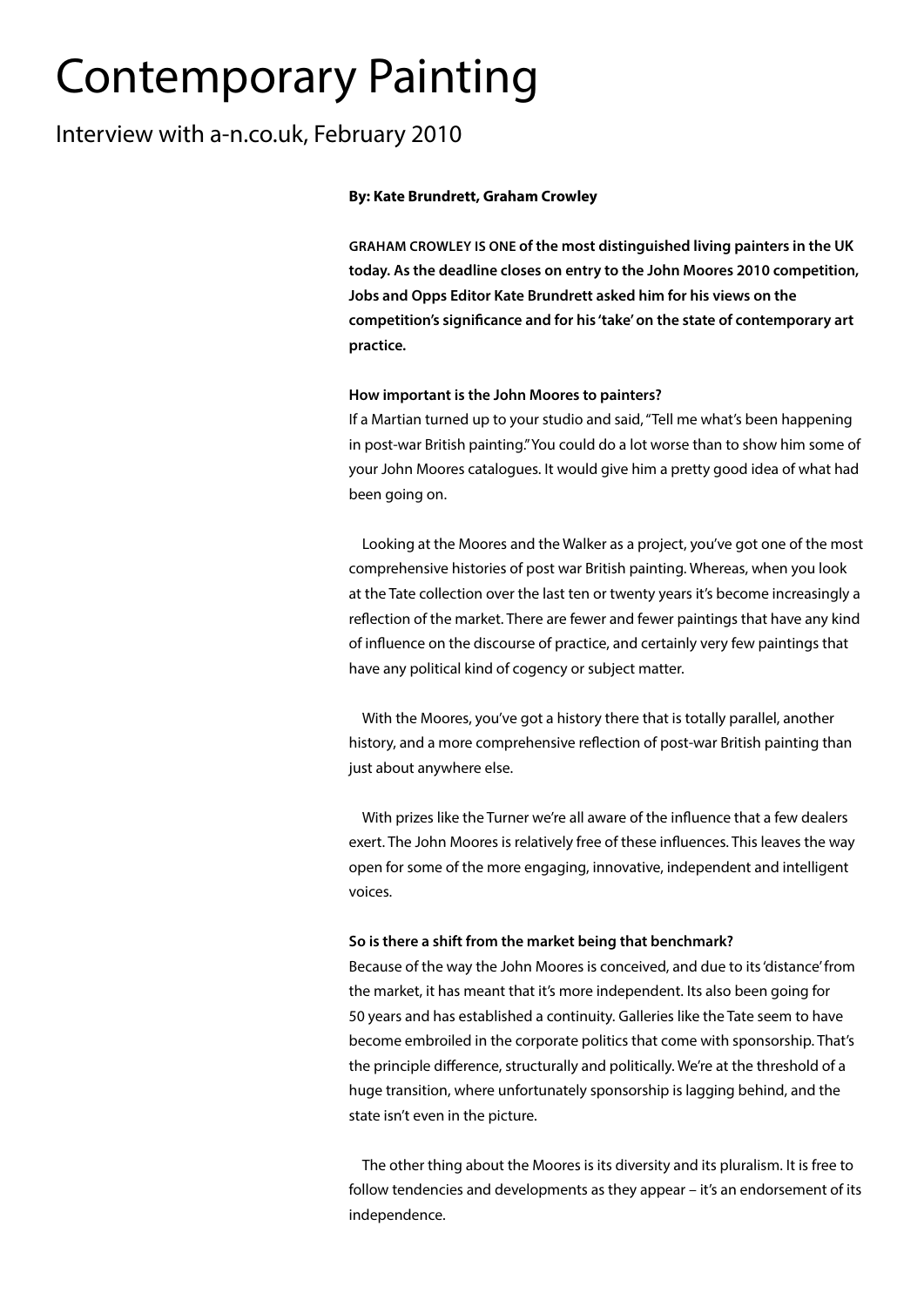## **I wonder if it's an example of things to come… ?** I hope so!

Nobody I know about talks about the market (as represented in the media) or discusses the work of artists like Damien Hirst in any critical manner. It's seen purely as a construct of the market and the media, and that's fine.

In the context of celebrity, media and capital, the John Moores has managed to circumvent that toxic triangle, which has hijacked the visual arts, as it has hijacked all other forms of media and the arts. We're not a protected species in that respect.

The interests that characterise the John Moores are based around a discourse, a 'community of practice'; the painters, practitioners, critics, reviewers, theorists and historians. It's tempered by a sense of collective enterprise.

## **Can you see this elsewhere? Is John Moores the only example?**

Speaking as someone who was shortlisted for the Jerwood Painting Prize six years ago, I think the current Jerwood Contemporary Painters, started in 2006 is one of the best platforms for emergent and new painting. It uses the 'intelligence' of a group of selectors who are in touch with contemporary practice and developments. Their primary purpose is to showcase work by artists that might not otherwise be seen.

The John Moores has been very good at reflecting tendencies and shifts in post-war British painting. If you look at the John Moores in the mid 70s you see that the first appropriationist paintings shown in Britain were shown there and were widely discussed not only in the media, but also in art schools around Britain. Within the next five or ten years, appropriation became so academically fashionable that it became almost mandatory.

In 1993 Peter Doig won the Moores with a stunning painting entitled *'Blotter'*  and it drew mass attention. The fact that Peter won it was an affirmation of the significance of his work. It was the beginning of a massive recognition. There was also wide critical peer group discussion, which translated into a market situation. Nowadays, you'd be hard put to see it that way round.

Institutions such as Tate are entwined with the market – the idea of dealers creating ideas of significance and importance seems improbable. Some years ago a dealer told me that he thought that 'so and so is an important artist, because his work is becoming very expensive'. I disagreed. His reply was that nobody's interested in what painters thought. His work is expensive in the marketplace, and that's what was important. You have to wonder why people are prepared to pay £10m for lame knock–offs of Bacons. It's not irony, it's just shopping. The skull, the bling… these rich pikey's will buy any crap you put in front of them.

**Do you think there will be a backlash – has it already started to happen?** History is reckoned to be cyclical. You hear people talk about artists like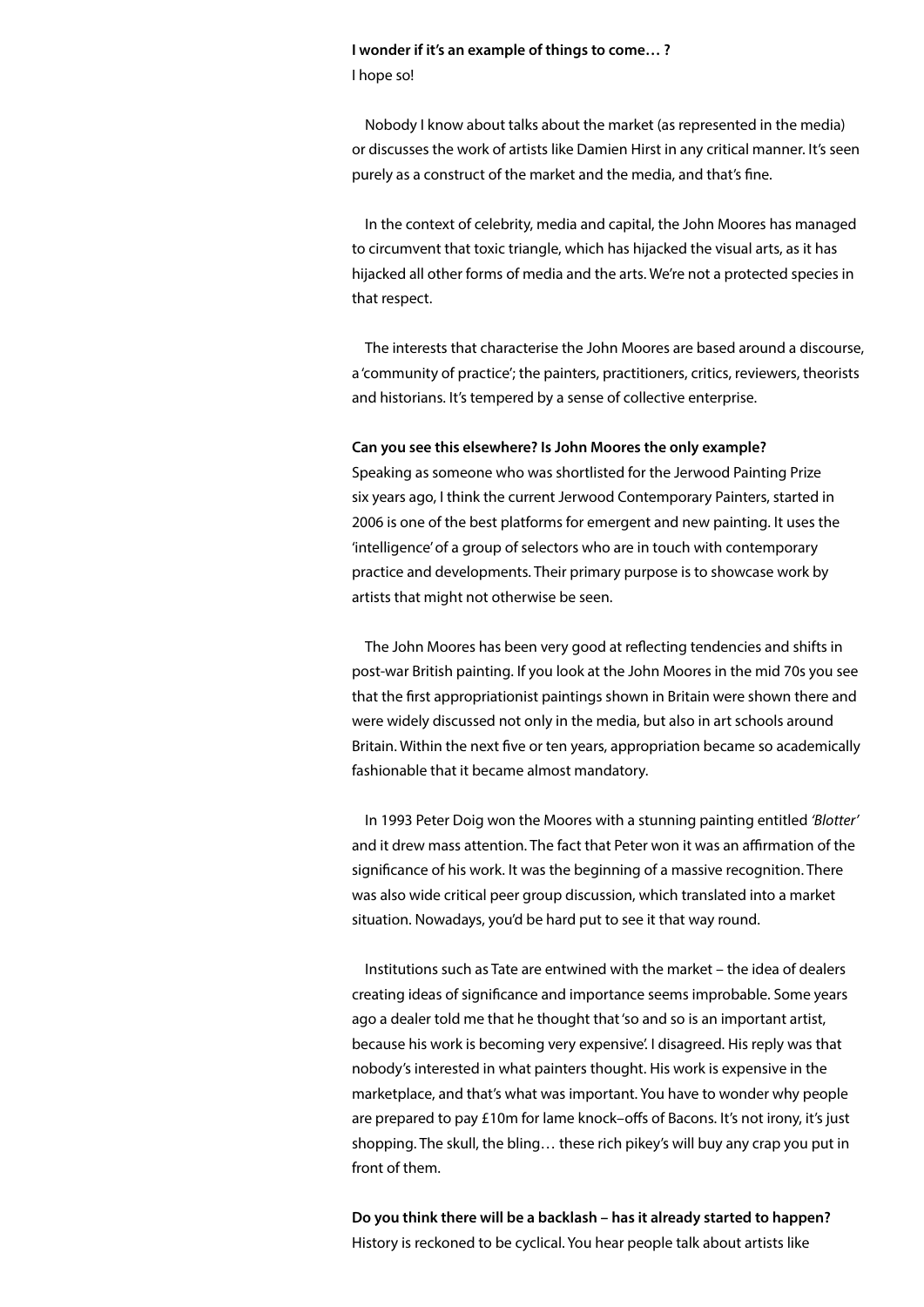Elizabeth Peyton, claiming that their work is a critique of celebrity culture. It's not! It's a kind of jerk-off of art celebrity. It's an affirmation of the interdependence of commodification and celebrity. Most of the celebrities she paints are pretty mainstream stuff, like the Rolling Stones. It's an orthodox, lazy view of celebrity – she's not 'challenging' the status quo she is just bathing in it, basking in it in a reflected glory.

The YBA thing – the tragic pictures by Damien Hirst, which are such an embarrassment when you think it was all wall furniture. The oligarchs, the footballers, entertainers and WAGS, all those that currently dominate mass culture seem to have one thing in common, they're poorly educated. A democracy of the dumb and the greedy. Rich people generally do a lot of shopping. They buy a whole load of stuff. Some of that stuff is marketed like art, but is simply 'wall furniture'. As Robert Hughes said, "They buy with their ears". It's like a misplaced form of eulogy. We've come to rely upon the word 'like'too much. We've managed to conflate shopping with notions of judgement. I don't 'like' art, but I 'like' that t-shirt. This has come about because of a general intellectual 'impoverishment', aggravated by a widely held and profound set of misunderstandings about art. The most popular is the assertion that 'art is a matter of taste'. Art is not 'a matter of taste', but shopping is, providing you've got the money.

There's a growing resistance to this market-led phenomena. During the judging of the John Moores 25 there was an awareness of these forces and they were met with healthy scepticism. It has already taken hold.

## **You were a John Moores judge last time – what's it like?**

It was great, I really enjoyed it. I was a member of a really good team. They're all really savvy people; they know what's going on. There wasn't any dead wood on the panel, there wasn't anyone being carried. You could see something was emerging, because we knew what was going on. On a more personal note, I'm always aware how important the John Moores has been in my career. I want others to have that opportunity.

### **How did you manage the selection and arrive at a prizewinner?**

We went through it, again and again, many, many times. There was a great deal of intelligent and reasoned discussion. I think we must have spent the best part of two weeks on the selection. It was a rigorous and exhaustive process.

In 2008 there was a record submission of 3,322. You've got to ask why that was? It might have been because the recession was beginning to bite. Pragmatically and ideologically, the market and the whole conditioning in which painting is being made is changing. It might also have been because potential entrants thought that the panel was made up of practicing artists. There was great diversity. Just look at the prizewinners, all five of them were exemplary in their different ways. However, a sure fire way to screw up a competition is to invite celebrities to be judges. Credibility and quality go right out the window. I know, as I've been a judge on such a panel. There's nothing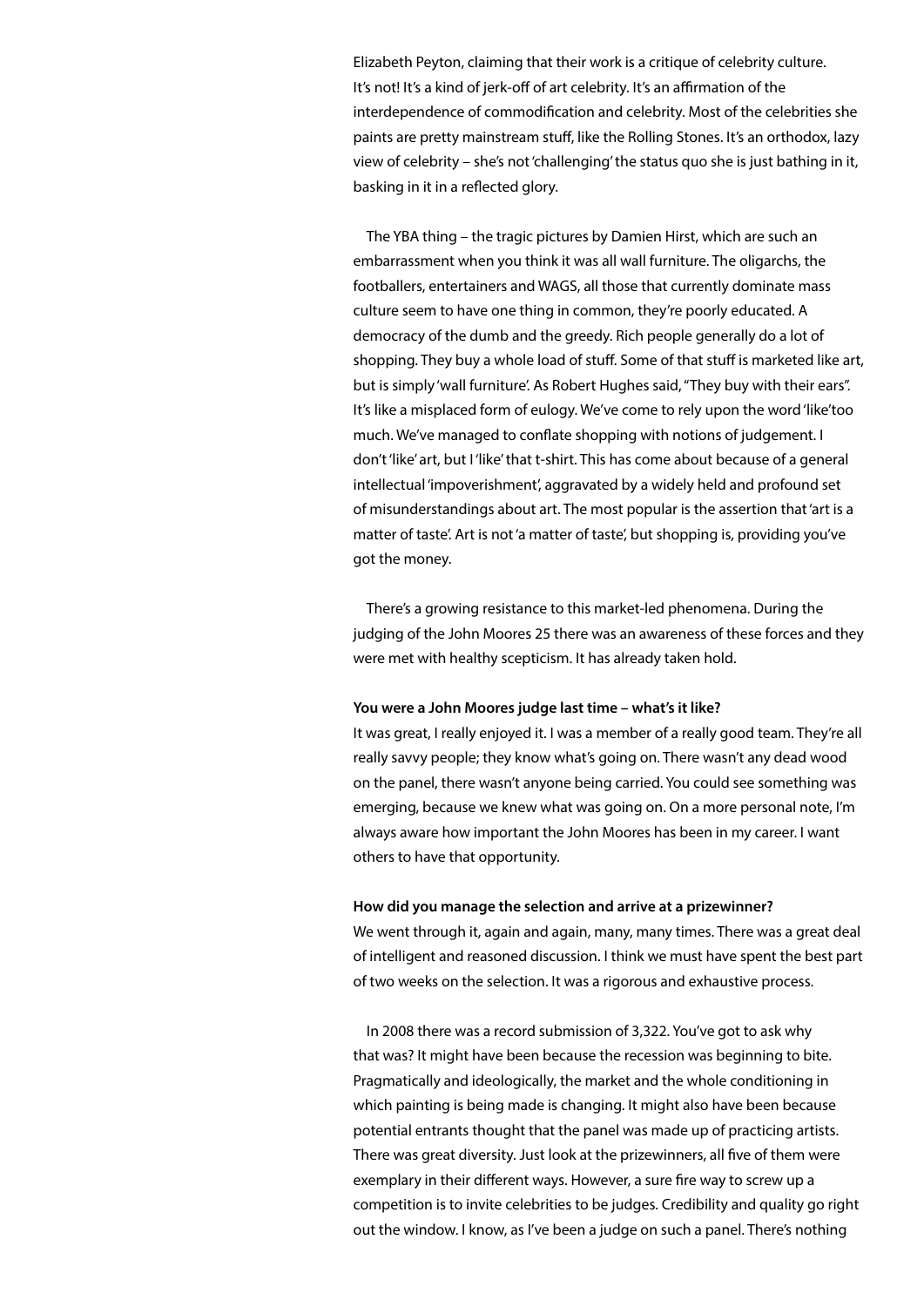more depressing than listening to some celebrity letting you know that they 'wouldn't give it house room' or 'it's all a matter of taste'. To challenge such complacency leaves one open to charges of elitism and cultural snobbery. This was the antithesis of that; we shared our enthusiasm for, our analysis of and our appreciation of the work. I'm still very proud of that exhibition.

Recently I got the opportunity to select an exhibition of contemporary British painting at the Highlanes Gallery in Drogheda, entitled *'Precious Things'.* In the text to the catalogue I write about these issues.

In brief, I assert that not only are we all post cubist painters but some are post-conceptual painters. The John Moores of 2008 was, an exhibition of (mainly) post conceptual painting. I use the term to describe painting that has acknowledged and accepted the legacy of conceptual art.

Every year some presenter asks people if the Turner Prize will be an endorsement of painting or conceptual art? This is a false dichotomy, it's as simple as that. Conceptual art was epoch making, a whole paradigm shift, an historic change in the mindset. I was an art student in 1968, it was one of the most exciting, challenging and innovative times imaginable.

## **What's going on in your practice at present?** Where to start.

My painting tends to reflect social change, from an appropriationist/punk aesthetic in the mid 1970s to a rather more polemical response to Thatcherism in the 1980s.

The 1970s were eventually dominated by appropriation. It became problematic because it was essentially formalist, and academic and I left myself out as it were. I'd always wanted to make art about what it was like to be alive rather than what it was like to make art. I began to favour a more 'vernacular' kind of art.

I then painted a series of domestic pictures – deliberately domestic pictures about the every-day.

I employed a kind of anthropomorphism to paint 'still lives' and interiors. I went on to paint larger, more politically motivated pictures in the Thatcher years that reflected the very painful transformation of British society, paintings like *'No Such Thing',* which is a direct quotation from the old girl herself, "There's no such thing as society". In a sense I think a lot of people these days subscribe to that belief, I think it's lamentable and deeply depressing, the abandonment of socialist values. I then made paintings about being a parent, pictures like *'The Poetics of Space',* which won joint second prize at the John Moores in 1987 and *'No Such Thing',* which was exhibited at the John Moores in 1992.

The difference between these paintings is important. I went to college in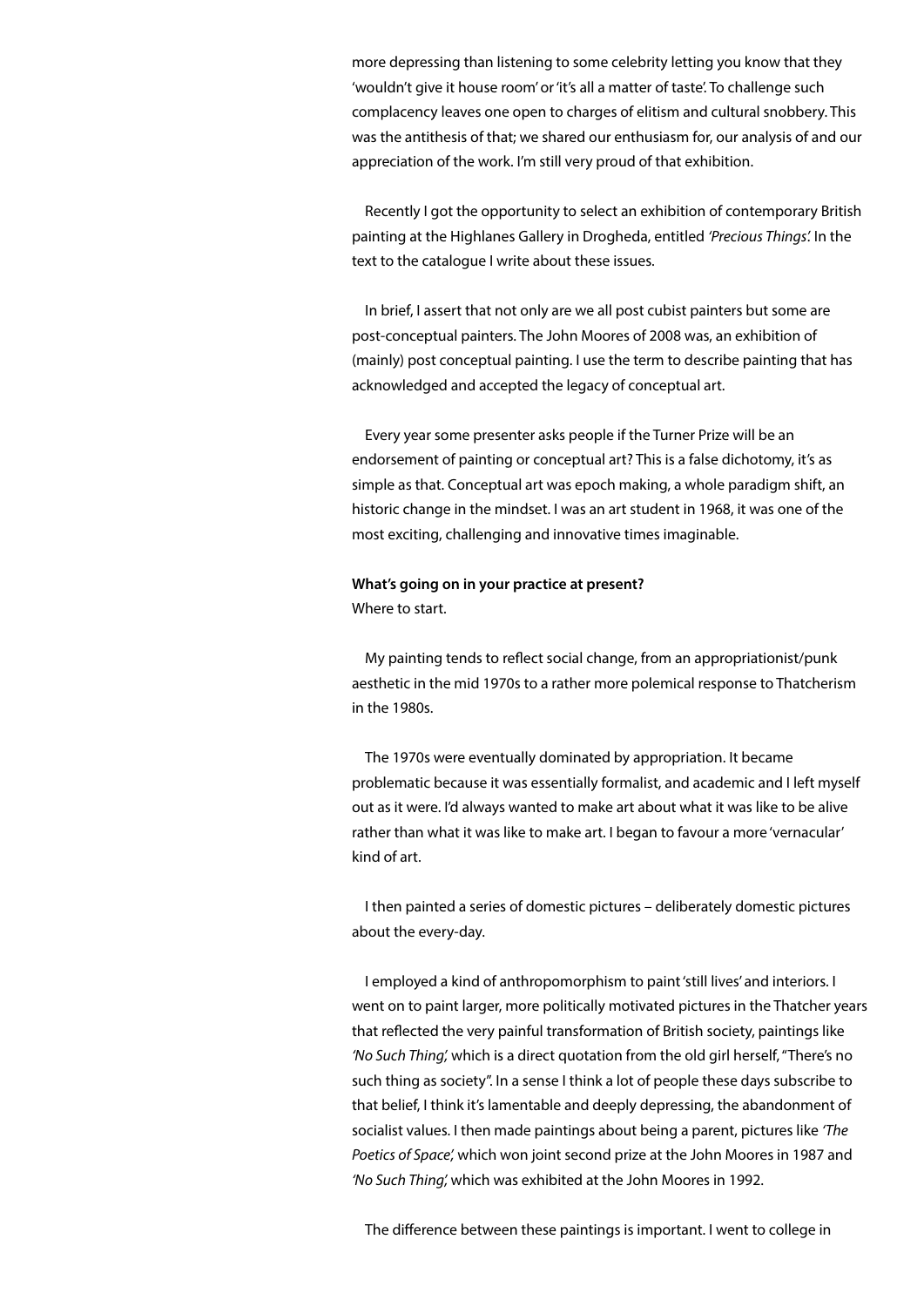1968, when the 'dominant discourse' was conceptualism. If you insisted on painting you were thought to be a reactionary.

But there was such a consensus about the 'death of painting', that people like myself abandoned any attempt at institutional approval. We wanted to be so radical that we couldn't gain approval. Today, that sounds like vanity or just plain delusion. Other, more overtly 'situationist' strategies influenced our thinking. Installation, environmentalism and video art rapidly created the same diseases as painting had over the previous 500 years but it took them 400 days or something, and it was about the discourse at any one time. I do believe painting is a discourse – much more than just an activity.

This has led me to the contemporary set of paintings which reference postcubist painting. I've always admired the work of Stuart Davis and David Milne. The central dichotomy of painting for me is the painting as 'window on the world' and the painting as 'the thing itself'. Since Manet, I think it's mandatory that painting, for me, has that duality about it. It's a central aspect of my philosophy of painting.

By the late 1970s authenticity had become problematic. The only way painting could be considered critically 'relevant' was by adopting 'second order meaning'. This was one of the primary strategies of early post modernism. As the idea spread into common use, it rapidly declined into irony. The lazy, middlebrow and apolitical cop-out that it has become today.

Since then my painting and that of a lot of others, has been attempting to discover a credible and legitimate idiom that can support a full range of expression, without seeming nostalgic or arch. This has meant that I now look to synthesis for innovation and change. That's why I find Stuart Davis so relevant. It's not so much the quality of his work – it's clearly uneven and sometimes trite – it's the trajectory of his career. It's no surprise to discover that he was the 'founding father' of Pop Art and one of America's first modernists.

I've always been very suspicious of a didactic or literal adherence to 'theory' in painting. The only 'theory' to have any lasting resonance is the 'picture theory' of Wittgenstein.

## **Your newer paintings are so different in style, how did they evolve?**

They are different because my work is not wrapped up or guided by any 'product identity'. I've heard people say 'well how can you do that, you betray your market identity… ' and you think, wow if that's all they're worried about then tough.

I'm now painting 'romantic' landscapes. They're the work I 'need' to make now, not the work I ought to make, or even the work I 'want' to make. It's only right that they should be different to those that I made when I was 26, I'm a different person.

You've got to work with what you've got. When I started work on the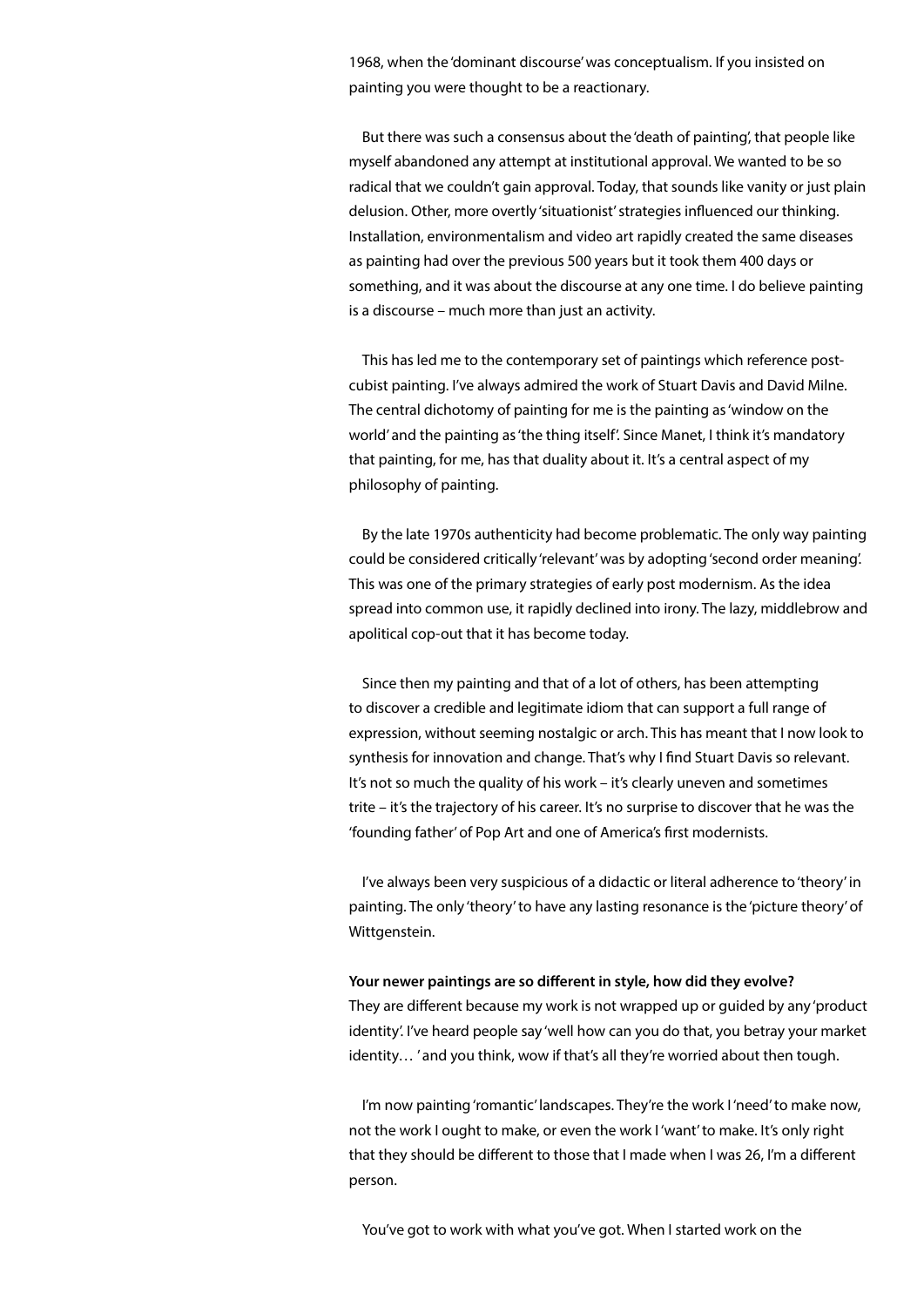monochromatic flower paintings I made a conscious decision to employ an archaic method. I wanted to make paintings that were luminous. It would be highly laborious. I wanted my method to be the antithesis of the 'keep it open, keep it free' mantra of a non-threatening and ailing modernism that had become facile. It's worth pointing out that by this time the term 'avant-garde' had become a trim option of a mid-range Mercedes.

I think I still had a sense of political conscience. I chose Flower Painting as a genre as it seemed the most oblique. It would invariably be exquisitely crafted. Colour was widely assumed to be an expression or affirmation of joy. I thought this was a convention of painterly rhetoric. The thing I took issue with is that the colours were the idiom, the rhetoric of celebration – red, yellow and blue – that is, we're happy, we're on top of things – we're all cool and it's champers allround. So I took the idea of celebration. The idea that colour equals celebration equals confidence. I wanted to make intelligent and sensual paintings, that are more of a lamentation than a celebration, by painting them in these smoky monochromatic tones. The ambiguity was a celebration of the physical, of the tactile, but at the same time eschewing or refuting the values of what I saw as conventional bourgeois values of the acquisitive. I wanted to paint something approaching a 'memento mori'; an acknowledgement of mortality. Flowers were beginning to appear everywhere as expressions of public mourning, particularly after the death of Princess Diana. Flower painting also had a dreadful reputation amongst artists and theoreticians. It was regarded as the preferred genre of the amateur. It was 'dumb'. I found this irresistible, in a perverse way.

I can't think about any other thing that I'd rather do with my life than paint. As a child, growing up in the 1950s I grew up in an uncultured, coarse and often violent environment. That is, until I went to art school in 1968. Education changed everything.

I still love painting. There's no two ways about it, I think about it all the time. I eat, sleep and breathe painting. I don't like it. Liking, as I say, is something to do with shopping.

### **Are you yourself entering John Moores this year?**

Yes, of course I've applied again this year. I hope there's something on the CD that I've sent in and that they get to see an image, and then I hope that I get through to part two. That's all you can do. As an entrant you have to be stoic. Don't get suicidal because you didn't get the judges approval. Move on. I'm sure your readers are familiar with this experience.

There have been times in the past when I've looked over a list of judges and thought I don't stand a cat in hell's chance. You have to think strategically. It's expensive; you've got the work, the transport, the entry fee. Above all though is the emotional investment. I've made masses of bad commercial and strategic decisions during my career. You have to treat the only other resource you've got – your time – as precious.